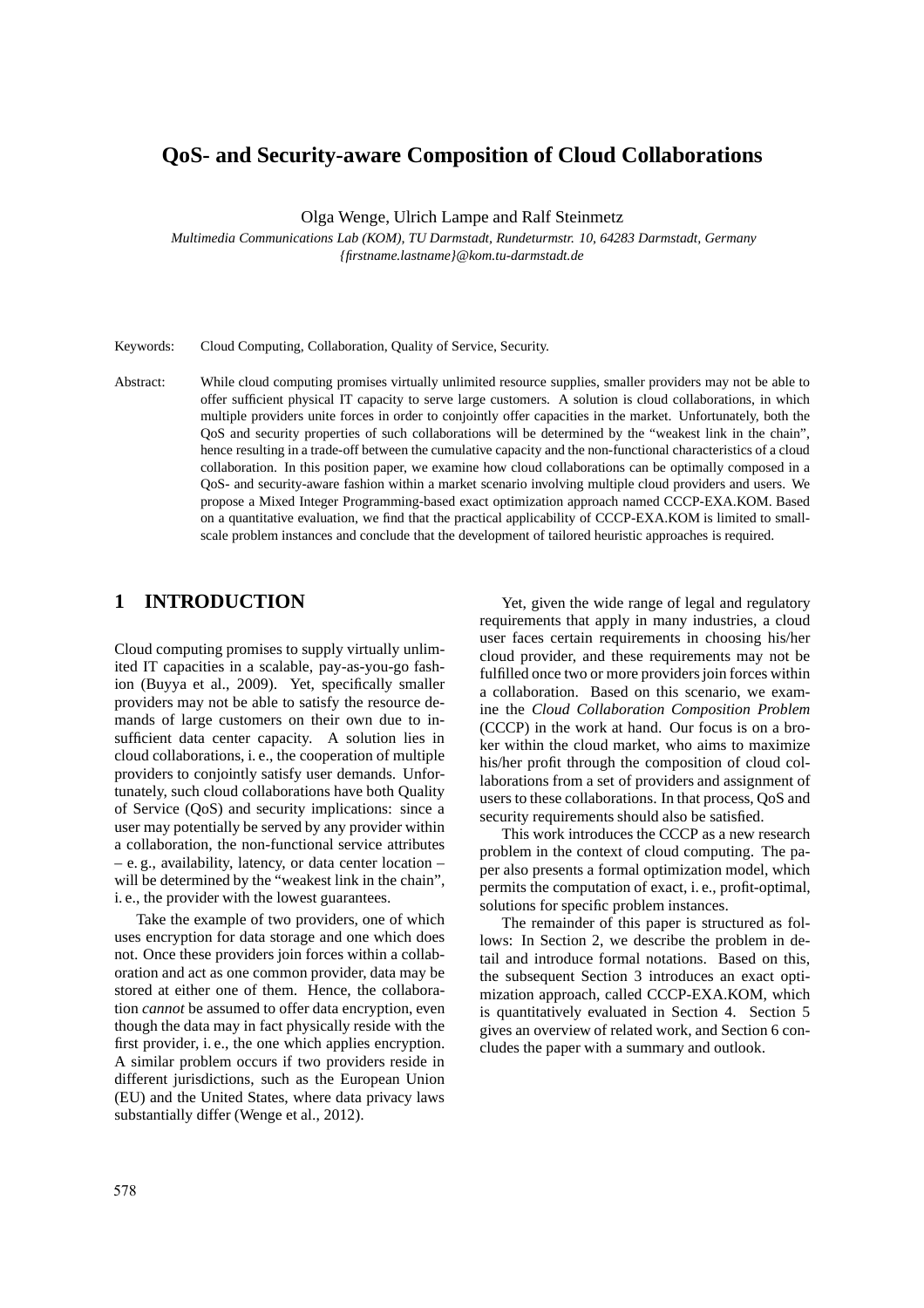## **2 FORMAL PROBLEM STATEMENT**

In our work, we take the perspective of a cloud broker, who is acting within a cloud market. This cloud market consists of a set of cloud providers and a set of users, formally denoted as  $P = \{1, 2, ..., P^*\}$  and  $U = \{1, 2, \ldots, U^{\#}\},$  respectively.

Each user  $u \in U$  exhibits a certain resource demand of  $RD_u \in \mathbb{R}^+$  units, for which he/she is willing to pay a total of  $M^+_u \in \mathbb{R}^+$  monetary units. Furthermore, each cloud provider  $p \in P$  is able to provide a resource supply of  $RS_p \in \mathbb{R}^+$  units at a total cost of  $M_p^- \in \mathbb{R}^+$ . Please note that resource demands and supplies could also be expressed in a multi-dimensional fashion, i. e., with respect to different resource types. However, for the sake of simplicity, we assume one-dimensional resource constraints at this point, a notion that is also followed in related publications (Hans et al., 2013).

Consumption and provision of services is subject to certain QoS and security constraints, which we refer to by the common term of *non-functional* constraints. Specifically, we assume two sets,  $A =$  $\{1, 2, ..., A^* \}$  and  $\hat{A} = \{1, 2, ..., \hat{A}^* \}$ , of quantitative and qualitative non-functional attributes. Quantitative attributes represent numerical properties, e. g., availability or latency. In contrast, qualitative attributes correspond to nominal properties, e. g., data center location in the European Union or adherence to a certain security policy.

The cloud providers make certain guarantees with respect to the non-functional attributes. For each quantitative attribute  $a \in A$ , the value guaranteed by provider  $p \in P$  is denoted as  $AG_{a,p} \in \mathbb{R}$ . For each qualitative attribute  $\hat{a} \in \hat{A}$ , the corresponding information is given by  $\hat{AG}_{\hat{a},p} \in \{0,1\}.$ 

Inversely, the cloud users specify certain requirements concerning the non-functional attributes. With respect to each quantitative attribute  $a \in A$ , the value required by user  $u \in U$  is denoted as  $AR_{au} \in \mathbb{R}$ . Likewise,  $\hat{AR}_{\hat{a},\mu} \in \{0,1\}$  denotes the requirement for each qualitative attribute  $\hat{a} \in \hat{A}$ , i. e., indicates whether this attribute is mandatory or not. Without loss of generality, we assume that the users specify lower bounds (e. g., minimum availability) on their quantitative non-functional requirements. Upper bounds (e. g., maximum latency) can be easily incorporated into the model by negation of the respective values.

As it has been briefly explained in the previous section, the challenge for the cloud broker consists in composing cloud collaborations, consisting of multiple cloud providers, and subsequently assigning users to them. In that process, the objective for the bro-



Figure 1: Tangible example of a CCCP instance with four users and providers.

ker is to maximize his/her profit, i. e., the difference between the revenue from the served cloud users and the spending on the incorporated cloud providers. As most important constraint, each collaboration should obviously offer sufficient resource supplies to serve the assigned users. The process is further subject to the constraint that the QoS and security requirements of each user are fulfilled by the cloud collaboration to which he/she has been assigned.

A tangible, simplified example for a CCCP instance is provided in Figure 1. The instance exhibits four users and providers with different resource demands/supplies and non-functional requirements/guarantees, respectively. In the example, providers  $P_2$  and  $P_4$  form a collaboration, which enables them to conjointly serve users  $U_1$  and  $U_2$  under the given constraints. Both providers substantially profit from the collaboration, since their combined resource supply permits to serve larger customers and allows to achieve a higher degree of resource utilization.

# **3 OPTIMIZATION APPROACH CCCP-EXA.KOM**

Based on the notations that were introduced in the previous section, the CCCP can be transformed into an optimization model. The result is given in Model 1 and will be explained in the following.

To start with,  $x_{u,c}$  and  $y_{p,c}$  are the *main* decision variables in the model (cf. Equation 11). They are defined as binary and indicate whether user *u* or provider *p*, respectively, has been assigned to collaboration *c* or not. As additional axillary decision vari-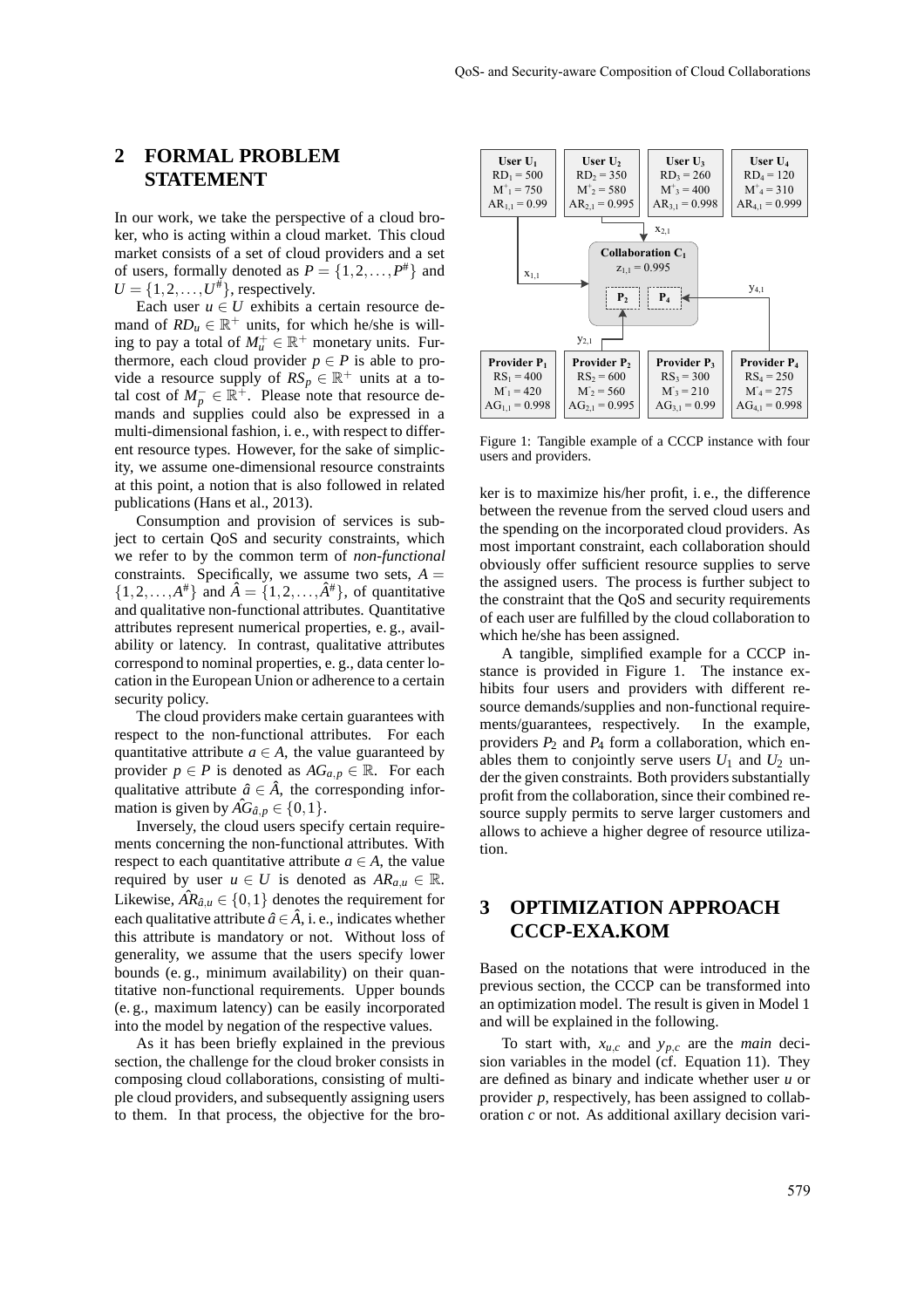ables, we introduce  $y'_{p,c}$ , which are also binary and serve as complement to  $y_{p,c}$ , hence indicating the nonassignment of a provider *p* to a collaboration *c*. Furthermore,  $z_{a,c}$  and  $\hat{z}_{\hat{a},c}$  are specified (cf. Equation 12). They are defined as real and binary, respectively, and represent the cumulative value of the non-functional property  $a$  or  $\hat{a}$ , respectively, for collaboration  $c$ . The variables *x* and *y* are referred to as main decision variables, since they have a direct impact on the objective function. In contrast,  $y'$ , z, and  $\hat{z}$  only have an indirect influence.

As outlined before, the objective consists in profit maximization (cf. Equation 1). That is, the difference between the revenue from the served cloud users and the spending on the used cloud providers should be maximized, depending on the values of the decision variables. Please note that other objectives, such as maximizing the number of served users or the overall resource utilization, may easily be incorporated into the optimization model as well. However, given the general idea of a competitive cloud market, our initial focus is placed on monetary objectives.

Equations 2 and 3 make sure that each user and provider is assigned to not more than one collaboration. Thus, the broker may opt to *not* satisfy certain users' demands, but also to not exploit cloud providers as part of a collaboration. Equation 4 determines the inverse variable  $y'_{p,c}$  for each decision variable  $y_{p,c}$ . This definition is used in the following two Equations 6 and 7. They determine the cumulative non-functional values for quantitative and qualitative attributes, respectively. Both equations are formulated such that quantitative properties are given by the "worst" value among all providers in a certain collaboration, i. e., the "weakest link in the chain". Equations 8 and 9 make sure that users can only be assigned to such collaborations that make sufficient non-functional guarantees, given the users' specific non-functional requirements. Lastly, Equation 10 defines a set of potential cloud collaborations. The underlying notion for the given definition is that no user or provider will be assigned to more than one collaboration (recall Equations 2 and 3). Hence, the maximum number of collaborations is given by the number of users or providers, whichever is lower.

Based on the given model, it can easily be seen that the CCCP constitutes a Mixed Integer Program (MIP), i. e., a special form of Linear Program (LP) that features both integer (in this case, binary) and natural decision variables. Thus, the problem can be solved using off-the-shelf optimization algorithms, such as branch-and-bound (Hillier and Lieberman, 2005), in order to obtain an exact (i. e., profit maximal) solution.

While branch-and-bound is known to perform very well on many Integer Program (IP) and MIP problems, it is ultimately still based on the principle of enumeration (Hillier and Lieberman, 2005). Thus, in the worst case, the computational complexity of obtaining an exact solution grows with the size of the solution space. In the specific case of the CCCP, this translates into an exponential growth with the problem size, i. e., the number of considered providers and users.

### **4 EVALUATION**

To assess the practical applicability of our proposed approach CCCP-EXA.KOM, we have prototypically implemented it in Java 7. In order to transfer Model 1 into a programmatic representation, we use the free JavaILP framework<sup>1</sup>. While this potentially permits for the application of different backend solver framework, we have selected the commercial IBM ILOG CPLEX framework<sup>2</sup> as default due to its favorable performance (Meindl and Templ, 2012) and its popularity in related research, e. g., (Hans et al., 2013; Mashayekhy and Grosu, 2012).

#### **4.1 Evaluation Setup and Procedure**

The main objective of our evaluation is to assess the required computation time of CCCP-EXA.KOM for different problem sizes. This allows us to judge the applicability of the proposed approach under practical conditions, where time constraints in the decision process play an important role. Thus, formally, we regard *computation time* as the *dependent* variable of our evaluation.

As *independent* variables, we include the number of considered users and providers, i.e.,  $U^{\#}$  and  $P^{\#}$ . In contrast, the number of quantitative and qualitative non-functional attributes were fixed  $(A^{\#} = 1$  and  $\hat{A}^{\#} = 1$ ); hence, they constitute *controlled* variables. This is justified by two aspects: First, these variables are likely also predefined in practice. Second, they do not have an impact on the number of decision variables and hence, the size of the solution space. Each specific combination of  $U^{\#}$  and  $P^{\#}$  results in a *test case*. For each test case, we created 100 specific CCCP instances with the according dimensions.

The parameter values or distributions that were used in the problem generation process are summa-

<sup>1</sup>http://javailp.sourceforge.net/.

<sup>2</sup>http://www.ibm.com/software/integration/optimization/ cplex-optimizer/.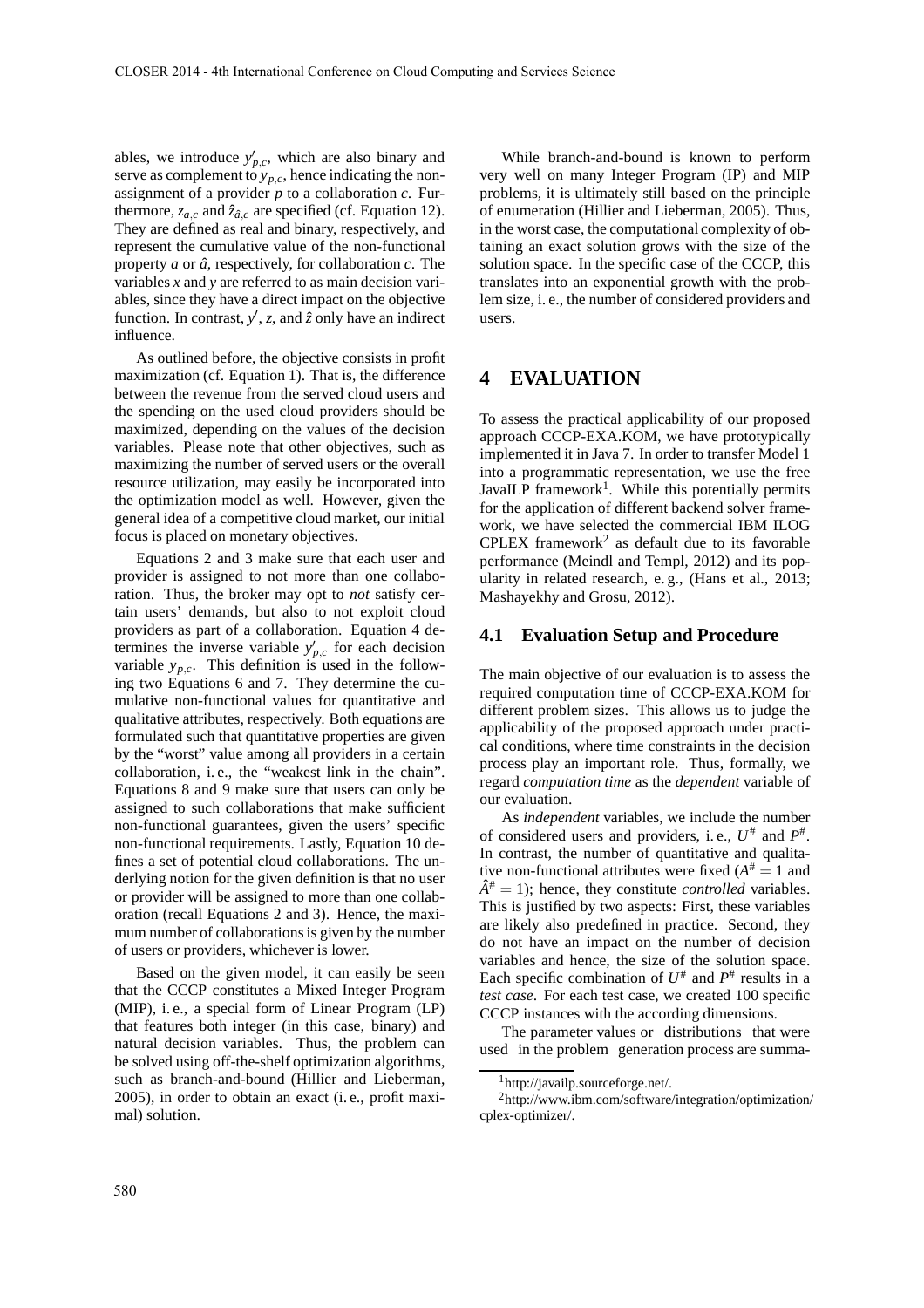| <b>Model 1:</b> Cloud Collaboration Composition Problem |
|---------------------------------------------------------|
|---------------------------------------------------------|

$$
\text{Max. } Pr(x, y, y', z, \hat{z}) = \sum_{u \in U, c \in C} x_{u,c} \times M_u^+ \qquad (1)
$$

$$
- \sum_{p \in P, c \in C} y_{p,c} \times M_p^-
$$

such that

$$
\sum_{c \in C} x_{u,c} \le 1 \quad \forall u \in U \tag{2}
$$

$$
\sum_{c \in C} y_{p,c} \le 1 \quad \forall p \in P \tag{3}
$$

$$
y_{p,c} + y'_{p,c} = 1 \quad \forall p \in P, \forall c \in C \tag{4}
$$

$$
\sum_{u \in U} x_{u,c} \times RD_u \le \sum_{p \in P} y_{p,c} \times RS_p \quad \forall c \in C \quad (5)
$$

$$
z_{a,c} \leq y_{p,c} \times AG_{p,a} + y'_{p,c} \times \max_{p \in P} (AG_{p,a}) \qquad (6)
$$
  

$$
\forall p \in P, \forall c \in C, \forall a \in A
$$

$$
\hat{z}_{\hat{a},c} \leq y_{p,c} \times \hat{AG}_{p,\hat{a}} + y'_{p,c} \tag{7}
$$
\n
$$
\forall p \in P, \forall c \in C, \forall \hat{a} \in \hat{A}
$$

$$
z_{a,c} \ge x_{u,c} \times AR_{u,a} \quad \forall u \in U, \forall c \in C, \forall a \in A \quad (8)
$$

$$
\hat{z}_{\hat{a},c} \geq x_{u,c} \times \hat{A} R_{u,\hat{a}} \quad \forall u \in U, \forall c \in C, \forall \hat{a} \in \hat{A} \quad (9)
$$

$$
C = \{1, 2, \dots, \min(P^{\#}, U^{\#})\}
$$
 (10)

$$
x_{u,c} \in \{0,1\} \quad \forall u \in U, \forall c \in C \quad (11)
$$
  

$$
y_{p,c} \in \{0,1\} \quad \forall p \in P, \forall c \in C
$$

$$
y'_{p,c} \in \{0,1\} \quad \forall p \in P, \forall c \in C \quad (12)
$$

$$
z_{a,c} \in \mathbb{R} \quad \forall a \in A, \forall c \in C
$$

$$
\hat{z}_{\hat{a},c} \in \{0,1\} \quad \forall \hat{a} \in \hat{A}, \forall c \in C
$$

rized in Table 1. The specifications of the nonfunctional parameters are based on the notion that the sole quantitative and qualitative attribute represent availability (a QoS aspect) and data center location in the European Union (a security aspect), respectively. Furthermore, monetary parameters were set such that higher availability results in quickly increasing values, based on the observation that each

Table 1: Parameter values and distributions used in the problem instance generation. Abbreviations: Uni – Uniform distribution; Ber – Bernoulli distribution.

| Param.                  | Value/Distribution                                                                  |
|-------------------------|-------------------------------------------------------------------------------------|
| $AR_{1,u}$              | Uni(0.99, 0.9995)                                                                   |
| $\hat{AR}_{1,u}$        | Ber(0.5)                                                                            |
| $AG_{1,p}$              | Uni(0.995, 0.9995)                                                                  |
| $\hat{AG}_{1,p}$        | Ber(0.5)                                                                            |
| $RD_u$                  | Uni(1000, 5000)                                                                     |
| $RS_p$                  | Uni(1000, 5000)                                                                     |
| $M^+_u$                 | $\alpha_u \times RD_u \times log_{10}(1 - AR_{1,u})^2 \times (1.1^{AR_{1,u}})$      |
| $M_{p}^{-}$             | $\beta_p \times RS_p \times log_{10}(1 - AG_{1,p})^2 \times (1.1^{\hat{AG}_{1,p}})$ |
| $\alpha_{\prime\prime}$ | Uni(1.5, 1.75)                                                                      |
| $\beta_p$               | Uni(1.0, 1.25)                                                                      |

additional "nine" in the availability figure results in doubled cost (Durkee, 2010). In contrast, a EU data center location only leads to a moderate increase of 10%, which closely corresponds to the price difference observed for Eastern U.S. and Ireland-located Amazon EC2 VM instances (Amazon Web Services, Inc., 2013).

Following the generation, we computed a solution to each problem instance using our prototypical implementation of CCCP-EXA.KOM. In that process, we imposed a timeout of 300 seconds (i. e., five minutes) per problem instance. Based on the resulting sample of computation times for the successfully solved problems, we computed the mean computation time, as well as the 95% confidence interval. The evaluation was conducted on a desktop computer, equipped with an Intel Core 2 Duo E7500 processor and 4 GB of memory, operating under the 64-bit edition of Microsoft Windows 7.

#### **4.2 Evaluation Results and Discussion**

The results of our evaluation, i. e., the observed mean computation times per test case, are graphically illustrated in Figure 2. As can be clearly seen, the computation times quickly increase with the problem size, i. e., the considered number of users and providers. The effect is less pronounced for the smallest two problem classes (with  $U^{\#} \leq 6$  and  $P^{\#} \leq 9$ ); in fact, for these two test cases, there is no statistically significant difference in mean computation time observable at the 95% confidence level. In absolute terms, we already find absolute computation times in the order of magnitude of one-hundred seconds and one second respectively for the medium-sized test cases with  $U^* \leq 8$ . For these test cases, increasing the number of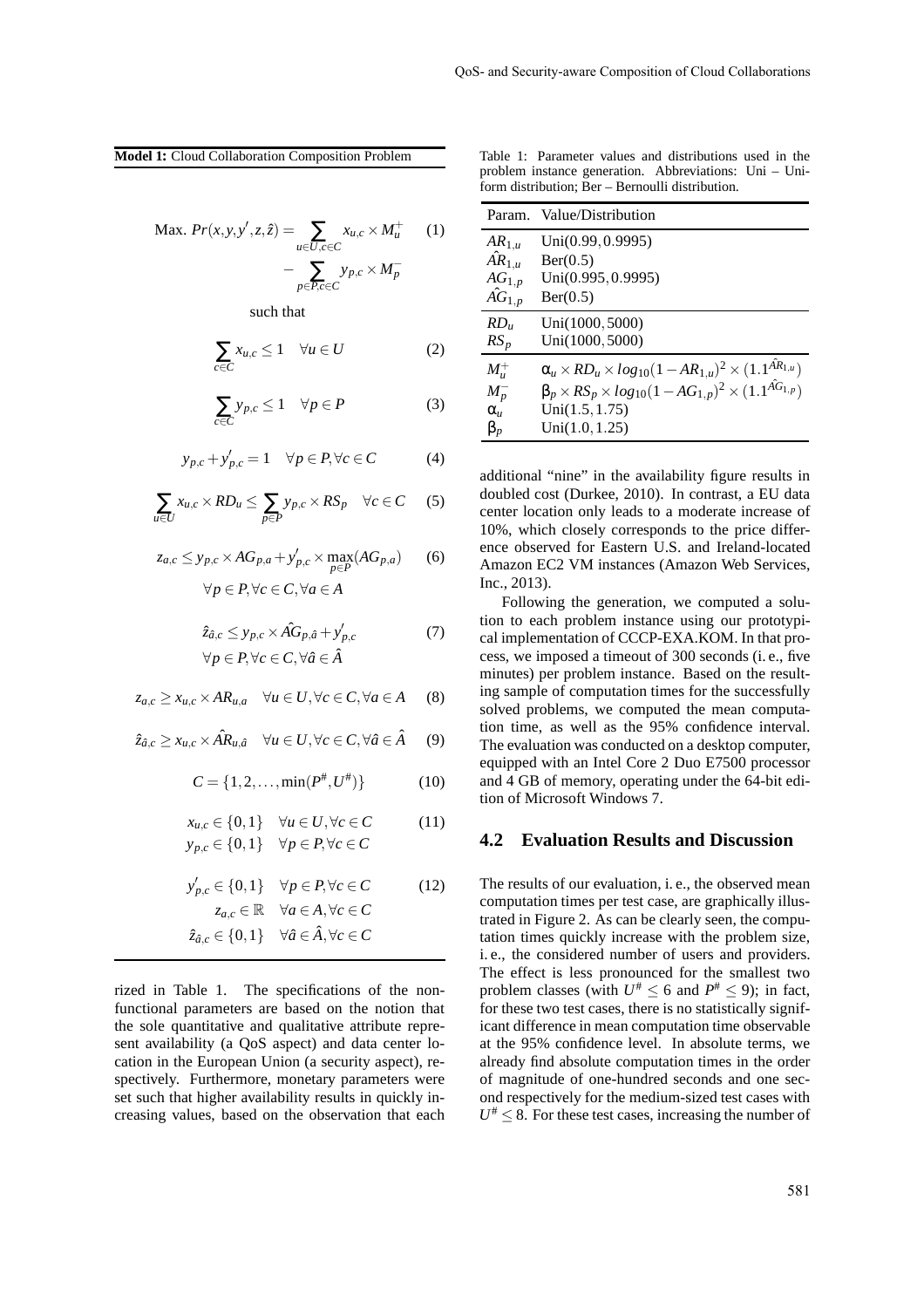

Figure 2: Evaluation results, i. e., observed mean computation times (with 95% confidence intervals) for CCCP-EXA.KOM by test case. Please note the logarithmic scaling of the ordinate.

providers increases the computation time by a factor of approximately ten already.

For the four largest test cases (with  $U^{\#} \geq 10$  and  $P^{\#} \geq 10$ ), the absolute computation times reach the order of magnitude of seconds and ten seconds. All observed increases are statistically significant at the 95% confidence level. In addition, the ratio of solved problem instances sharply drops with growing problem size. This effect is most notable for the largest problem class that involves 12 users and 18 providers, where only 43% of the 100 problem instances could be solved within the timeout period of five minutes.

Given that the considered problem dimensions are still relatively small in the context of a large cloud market, it can be concluded that the practical applicability of the proposed optimization approach CCCP-EXA.KOM is rather limited. As it has already been explained before, a broker will likely have to decide on the composition of collaborations under rigid time constraints, since users likely require resources at short notice.

Hence, an important future challenge consists in the development of appropriate heuristics, which permit to trade reductions in computation time against small degradations in broker profit, and are consequently applicable to practically relevant, large-scale problem instances. In that context – apart from its potential application to small-scale problem instances – CCCP-EXA.KOM can serve as a valuable performance benchmark.

### **5 RELATED WORK**

Niyato et al. (Niyato et al., 2011) study the cooperative behavior of multiple cloud providers in order to cooperate and support the establishment of resource pools to offer services to public cloud users. The authors present a stochastic LP game model which takes the random internal demand of cloud providers and a transferable utility into account to define and commit

the optimal offer of cooperated cloud providers. In contrast to our work, Niyato et al. do not consider non-functional constraints, i. e., QoS and security requirements.

In a more recent work, Niyato et al. (Niyato et al., 2012) examine building coalitions between cloud providers as a novel approach to optimize the capacity expansion and maximize the mobile cloud providers' monetary benefits. The authors consider cooperative game theory and the Nash equilibrium principles in their approach and propose admission control and revenue sharing strategies for building cloud provider coalitions and a resource pool for mobile applications. The provided results illustrate improvements in cloud providers' capacity and profit maximization by entering such cloud coalitions. Similar to their previous work, the authors do not consider non-functional constraints, which are an important aspect of our work.

Gohad et al. (Gohad et al., 2013) propose a dynamic algorithm for forming self-adaptive cloud collaborations based on the identifying most appropriate healthy set of cloud provider resources (cloud provider capabilities and functional abilities at the SaaS layer), cost modeling and tenancy requirements. The approach is highlighted with a realistic example. In contrast to us, Gohad et al. focus on ad-hoc resource provisioning, rather than the long-term formation of cloud collaborations, and do not consider security aspects. This specifically includes the cumulative security properties of cloud collaborations that were a focal point of our work.

Song et al. (Song et al., 2010) examine the problem of task selection and allocation to physical machines in the context of dynamic cloud collaborations. Their objective consists in the balancing of resource demands under consideration of different resource types, such as CPU and memory. For that purpose, the authors propose three heuristic optimization approaches, and demonstrate that a cooperative heuristic has benefits with respect to the objective of balanced resource utilization. In contrast to us, Song et al. focus on individual cloud providers and do not regard security requirements.

Mashayekhy and Grosu (Mashayekhy and Grosu, 2012) model a cloud federation formation problem based on the game theory and formulate a corresponding IP-based optimization approach. In their model, the authors consider the cooperative provisioning of VM instances and storage by federated cloud providers. Their objective consists of profit maximization combined with the formation of stable coalitions, i. e., coalitions in which cloud providers do not have a monetary incentive to switch to differ